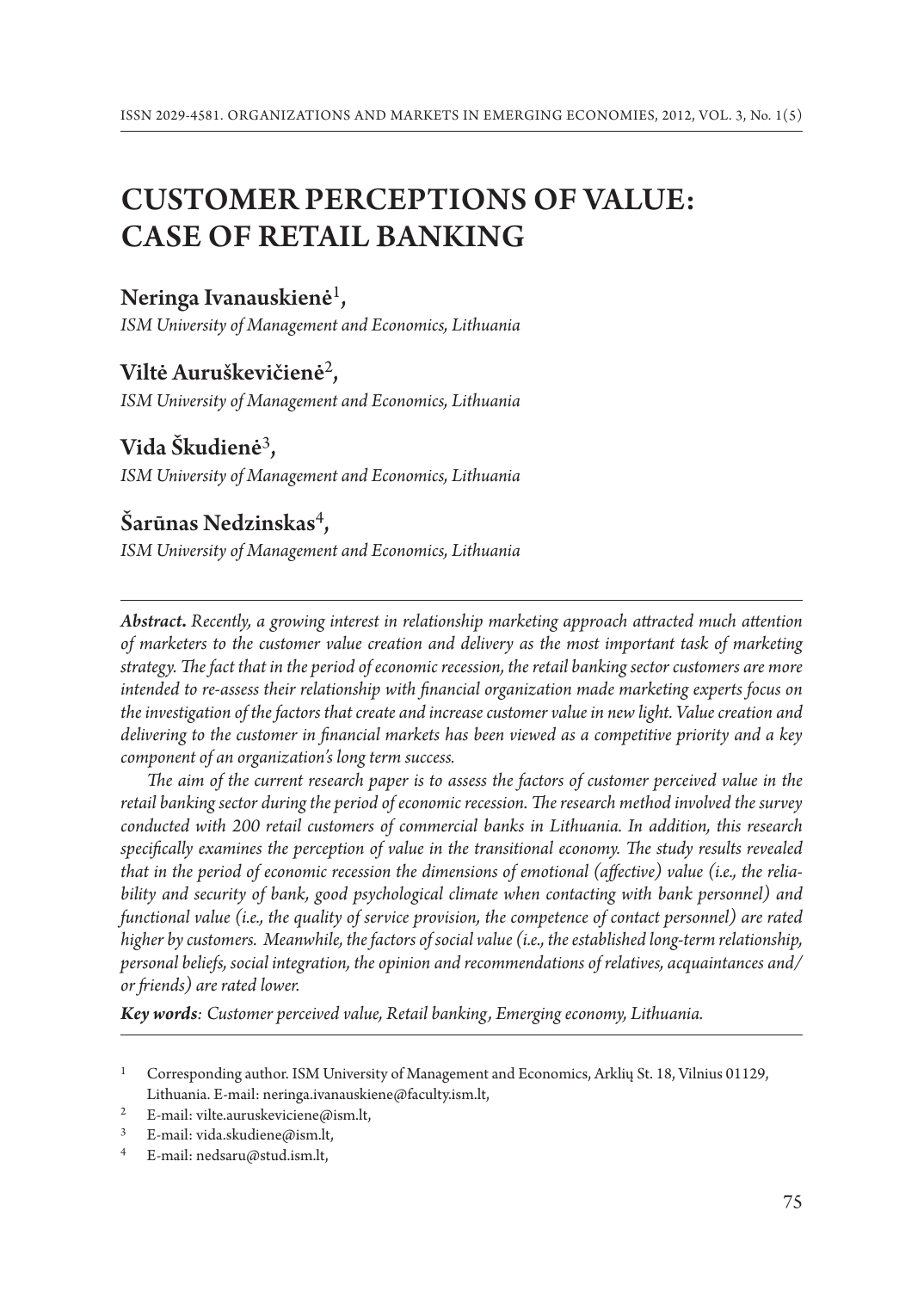#### Introduction

In recent years, the relationship perspective of marketing has had a profound impact on the customer service business. The new focus on customer profitability revealed that the effective management of satisfied and faithful customers gains the company an improvement of economic and competitive situation (Yang & Peterson, 2004). Thus the delivering of superior customer value has become vital for a company to maintain long-term relationships with their customers. However, significant changes in both economic environment and marketing thought have altered the customer value perception. From customer perspective, whether or not the customers receive the value they expect will very much depend on the many ever changing factors.

Regardless of a small size and geographical location Lithuanian economy is an emerging one. Most of existing literature agrees that emerging economy countries are those undergoing rapid growth and the adoption of a free market system (Hoskisson et al., 2000). Throughout the economic transformation period rapid and deep restructuring in economic systems (Child & Czegledy, 1996) and deregulation in retail banking sector helped to foster intensifying competition (Gardener et al., 1999). Lithuanian banking business in the last two decades has been significantly influenced by the processes of market liberalization and globalisation that leads to hyper-competitive conditions in market. Retail banking market has been undergoing a constant change with the changes of monetary policy, bank mergers and acquisitions, intense competition in growing demand for financial services and dramatic decline in it during the period of 2008- 2010. Furthermore, economic recession had a negative effect on the bank customer value perceptions, satisfaction and loyalty in the Baltic countries (Titko & Lace, 2010). In the period of economic recession customers re-evaluate the services provided by the banks. Banks, in their turn, re-evaluate their customers distinguishing the profitable ones from unprofitable and offering different services to these segments as the "one size fits all" marketing management approach is not working any more. Thus the financial institutions' products, services, and marketing communication need adaptations.

According to Kotler & Caslione (2009), customers have easier access to information, and the life cycle of competitive advantages has shortened dramatically. Thus customers more often consider switching the service provider. In the retail banking sector, switching is a progressive process by which customers allocate more of their expenses to other bank (N'Goala, 2007). These tendencies indicate that the perceived customer value has been changing.

Transactions between banks and their customers involve an exchange of complex and often intangible information. Due to this complexity, it may be difficult for customers to understand banking services' value (Ashton & Pressey, 2004). The latter fact makes banks consider very carefully how they create and present value to their customers. Therefore banks strive to enhance the flow of information between the bank and customers in order to increase customers' positive feelings towards the bank and better understand the value bank is offering to them. Still, although most of the commer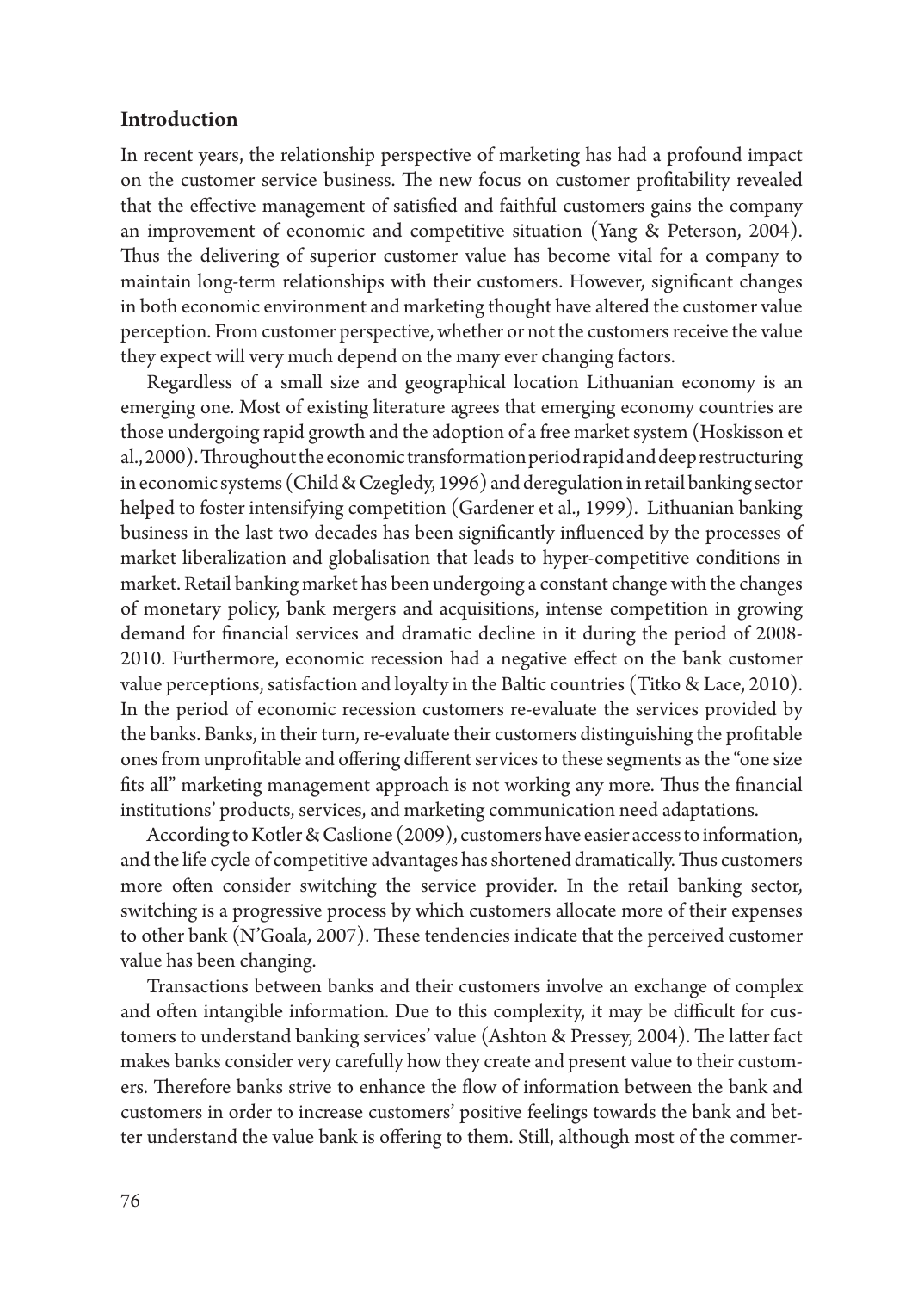cial banks have recently taken much interest in communicating customer-orientation approach, developing CRM instruments, placing new product offerings, organizing "relationship banking" structures, customers seem not to be satisfied enough (Roig et al., 2006; Ferguson & Hlavinka, 2007). Flint et al. (2002) argue that product use experience, external environment aspects (e.g., macroenvironmental changes, competitors' offers, customer reference group influence), and internal aspects of organization (changes in management, changes in processes) have an impact on perceived customer value. It is obvious that the problems arising in the period of economic recession might affect customer perceived value.

Therefore, bank marketing experts should continuously analyze how the customer qualifies the bank offer, how customers' perception has changed or is likely to change and create the higher value than those offered by competitors. Consequently, a number of authors analyzed how the economic and financial crisis affected the perception of customers (Zurawicki & Braidot, 2005; Kim et al., 2009; Ferguson et al., 2011). On the other hand, the data, giving the understanding of how the particular dimensions of value change due to the alternation of certain aspects is insufficient in the literature. No unambiguous answer exists on how customers perceive value, why they switch the bank and what value dimensions are of key significance while making the above decisions. It can be supposed that banks insufficiently evaluate customers' expectations and perceived value, therefore, their offer sometimes is not valuable for customers.

Thus the aim of the research is to assess the factors of customer perceived value in the retail banking sector during the period of economic recession. To achieve the aim of this research, a quantitative survey of retail customers of commercial banks was executed.

#### 1. Literature review

The concept of perceived customer value within marketing subject has been analyzed for several decades. However, because of the much diversified nature of the research into the phenomenon, no universal conceptualization has been accepted. In this direction, the authors developed various approaches of perceived customer value. We will review the major approaches of this complex concept.

According to Khalifa (2004), the perceived customer value definitions can be grouped into three main categories: *benefits/costs ratio models (utilitarian)*, *value components models*, and *means-ends models*.

*Benefits/costs ratio models* occur in the earliest papers defining the perceived value as a valuation by the customer of two dimensions – benefits and costs (Kumar & Grisafe, 2004; Roig et al., 2006; Gounaris et al., 2007). In researching of conceptual customer perceptions of price, quality and value, Zeithaml (1998) described value as the ratio of customer perceived product utility (benefits received) divided by the price paid (the costs suffered and other sacrifice), and emphasized that customer value is based on subjective perception. Similarly, according to Woodruff (1997), customer value is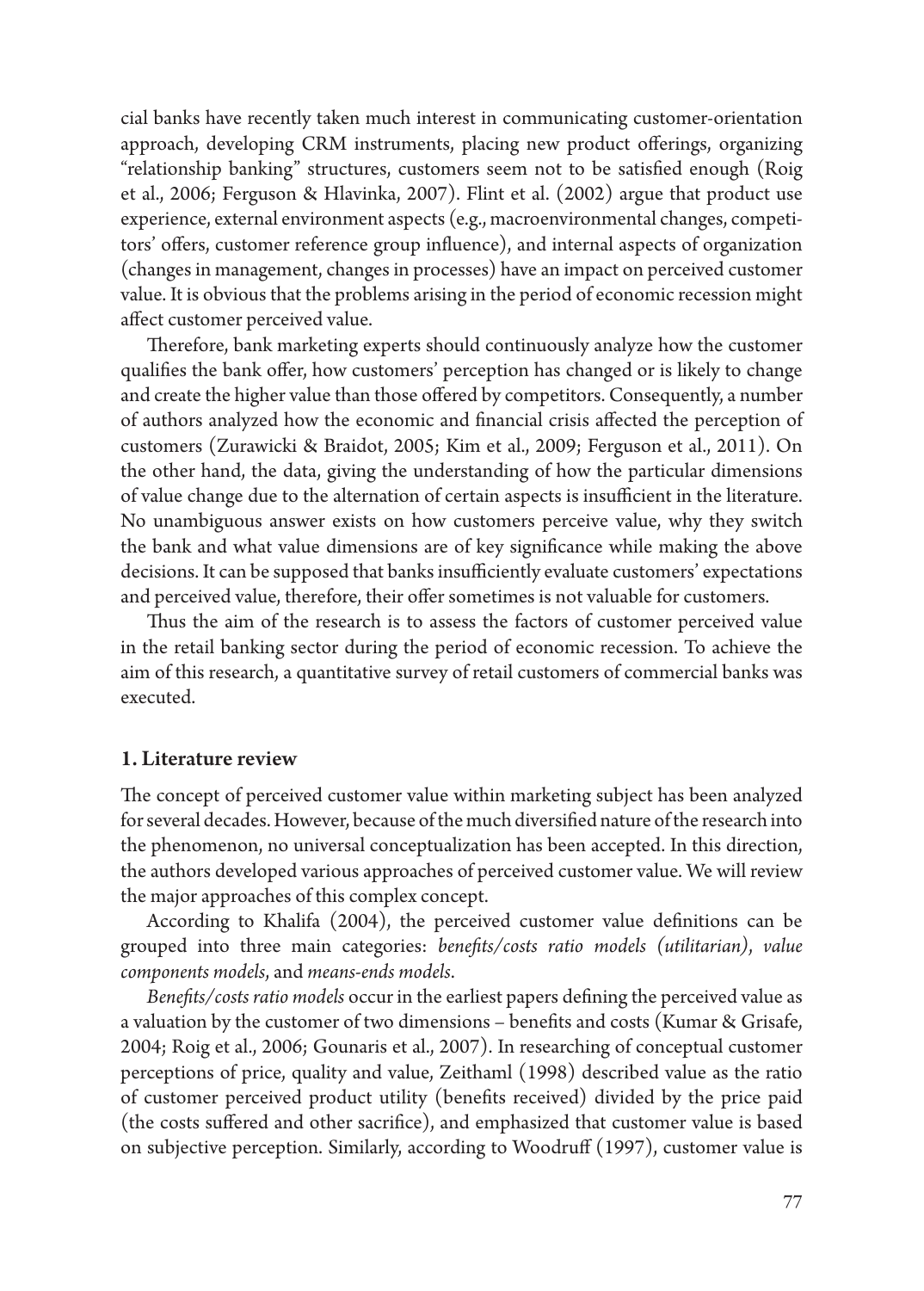customer's perceived preference for and evaluation of advantages of product attributes and the results of usage, which enable the customer to achieve the desired goals. Thus, benefits/costs ratio models define value in relation to pricing as the difference between customers' perceptions of benefits received and sacrifices incurred, and include tangible and intangible attributes of the product/service (Leszinski & Marn, 1997; Monroe, 1990; Gale, 1994; Zeithaml, 1988; Huber et al., 2001; Woodruff & Gardial, 1996; Groth, 1994; Horovitz, 2000).

*Value components models* are classified as: esteem value (or "want"), exchange value (or "worth"), and utility value (or "need") (Kaufman, 1998). According to Kaufman (1998), esteem value invokes the buyer's desire to own for the sake of ownership, while exchange value explains the product interests the buyer and how and when the buyer will use the product.

*Means-ends model* is based on the assumption that customers acquire and use products or services to accomplish favorable ends. According to Huber et al. (2001), this theory focuses on the relationship between product attributes, consequences produced through consumption, and personal values of customers.

Sanchez-Fernandez et al. (2009) provide the most comprehensive classification of the customer value concept and identify two customer perceived value conceptualizations. The frst defines customer value as a uni-dimensional construct relying on price-based studies and means-end theory (Zeithaml, 1988). The second conceives consumer value as a multidimensional construct that consists of several interrelated dimensions and focuses on utilitarian and hedonistic value (Holbrook, 1996). However, it appears that the multidimensional customer value approach is more appropriate to the retail banking service industry. It defines customer perceived value as a two-part construct consisting of benefits received (economic, social, and relational) and sacrifices made (price, time, effort, risk and convenience) by the customer (Teas & Agarwal, 2000; Cronin et al., 2000; Kumar & Grisafe, 2004; Roig et al., 2006; Gounaris et al., 2007).

Park et al. (1986), while researching customer value types, distinguished three basic types of customer needs. Functional needs, which encourage the customer to look for a product that would enable resolve problems, determine functional customer value. Symbolic needs, satisfaction of which enables the customer to feel a member of social group, i.e., to satisfy his/her *ego*, perceive his/her own value, is the basis of symbolic customer value creation. Experiential needs, which encourage looking for products meeting cognitive stimulation, satisfaction, and experiencing pleasure, determine the experiential customer value type. Sheth et al. (1991) supplemented customer value typology while describing its five types as follows: functional value, social value, emotional value, epistemic value and conditional value. On the contrary, Sweeney & Soutar (2001) include some factors to the functional value dimension (price or valuefor-money, adaptability and perceived quality of the product) and argue that epistemic value and conditional value should not be included in customer value construct.

In the survey of Spanish retail banking customers, Izquierdo et al. (2006) classified the dimensions of customer perceived value into the following three categories: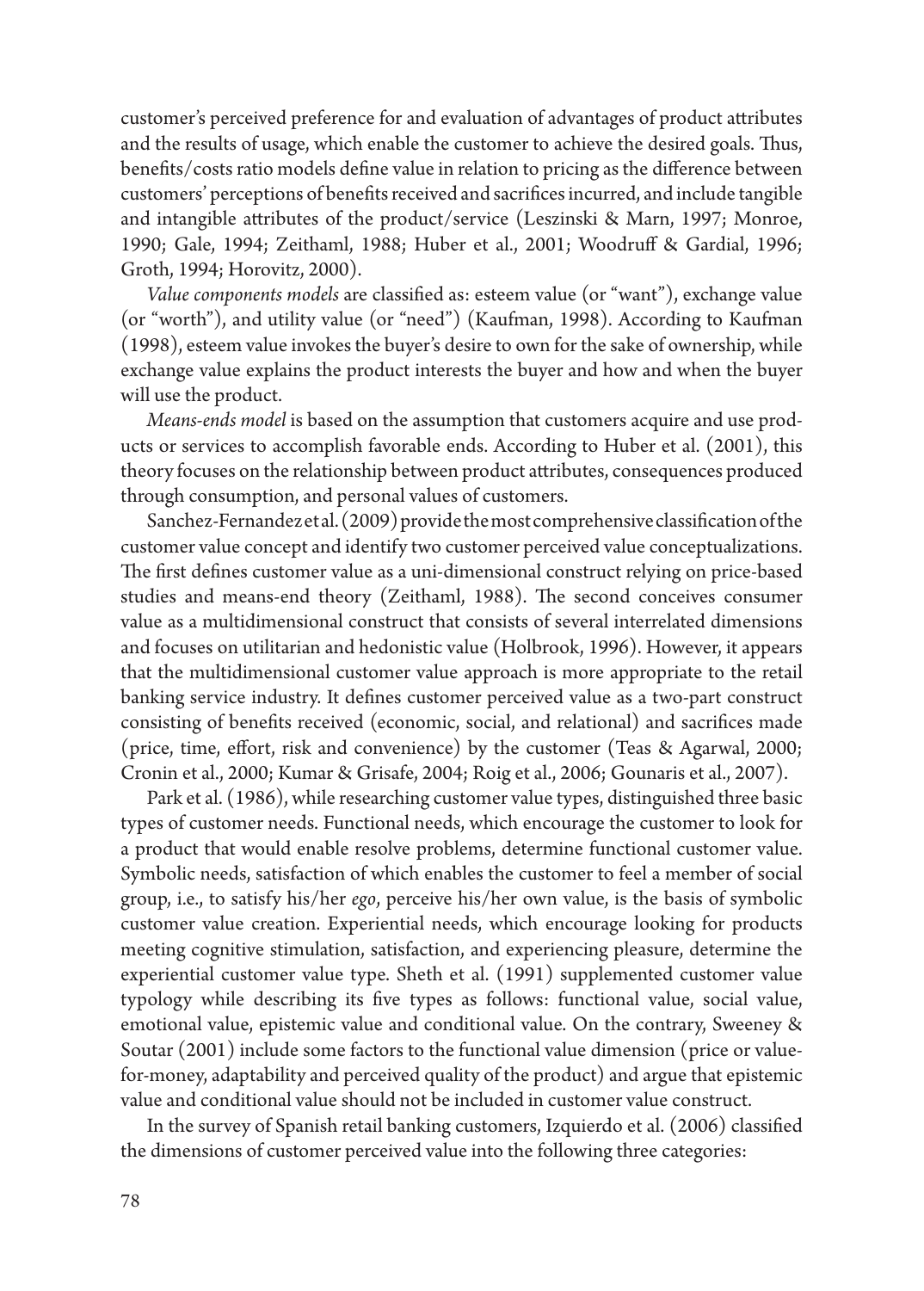- 1) functional value, which is obtained as a greater utility from banking service through the brand's quality, reliability, warranty, added services and the personnel professionalism;
- 2) affective value, which is such when the customer, while using bank services, perceives both social and emotional benefits, gained from the frequent contacts with bank personnel, preferential treatment, emotional links, identification and social integration;
- 3) saving value which is created when the customer perceives the bank offer as more cost attractive (better economic conditions, lower search and information costs).

 Roig et al. (2006, 2009) put forward a perceived value construct in the banking sector with six dimensions (functional value of the installations of the establishment (bank entity); functional value of the contact personnel; functional value of the service (quality); functional value price; social value; emotional value) and state that functional value of the service is the most important while creating customers' loyalty when emotional value is the second factor in the order of importance. Table 1 presents a summary of selected articles to illustrate multidimensionality of customer value construct.

| Reference                     | <b>Customer values constructs</b>                                                                                                                                                                                                                                                                                                                                                                                                                                                                                                                                    | Industry              |
|-------------------------------|----------------------------------------------------------------------------------------------------------------------------------------------------------------------------------------------------------------------------------------------------------------------------------------------------------------------------------------------------------------------------------------------------------------------------------------------------------------------------------------------------------------------------------------------------------------------|-----------------------|
| Sheth et al.<br>(1991)        | Study focused on five types of customer value: functional value,<br>social value, emotional value, epistemic value, and conditional<br>value.<br>Social value is determined by the utility perceived through<br>customer identification with reference groups, whereas emotional<br>customer value is determined by the following emotions perceived<br>by customer - comfort, passion, security, and the feeling of guilt.                                                                                                                                          | Cigarette<br>industry |
| Sweeney<br>& Soutar<br>(2001) | The authors alleged that epistemic value and conditional value<br>Durable<br>should not be included in customer value construct. Their research<br>goods<br>proposed PERVAL model and included some factors to the<br>functional value dimension.                                                                                                                                                                                                                                                                                                                    |                       |
| Gounaris et<br>al. (2007)     | The study examined the relationships of customer-perceived value,<br>satisfaction, loyalty and behavioural intentions in automobile<br>sector. Beside emotional value, social value, product value and<br>perceived sacrifice value the authors also had distinguished<br>procedural value and personnel value. Procedural value is<br>the benefit which is received from the after-sales service and<br>maintenance offered by organization, whereas personnel value is<br>described as the benefit which is predetermined by personnel skills<br>and capabilities. | Automobile<br>sector  |
| Izquierdo et<br>al. (2006)    | The authors classified the dimensions of customer perceived value<br>into the following three categories: functional value, affective value<br>and saving value.                                                                                                                                                                                                                                                                                                                                                                                                     |                       |

| <b>TABLE 1. Selected Articles of Previous Studies of the Multidimensionality of Perceived Value</b> |  |
|-----------------------------------------------------------------------------------------------------|--|
|-----------------------------------------------------------------------------------------------------|--|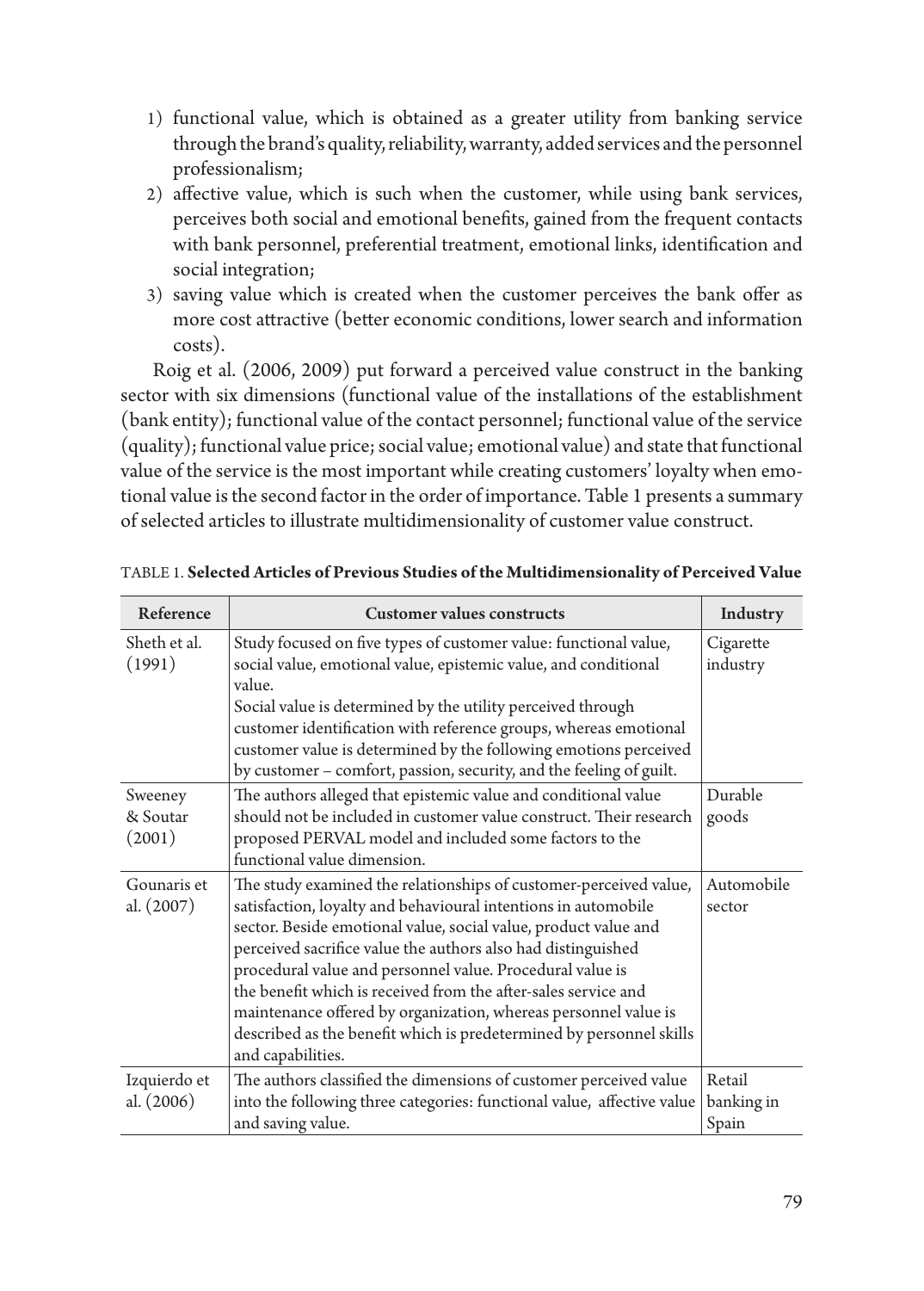| Reference                    | <b>Customer values constructs</b>                                                                                                                                                                                                                                                                                                                                                                                                                                                                                                | Industry          |
|------------------------------|----------------------------------------------------------------------------------------------------------------------------------------------------------------------------------------------------------------------------------------------------------------------------------------------------------------------------------------------------------------------------------------------------------------------------------------------------------------------------------------------------------------------------------|-------------------|
| Sanchez et al.<br>(2006)     | Developed GLOVAL model that allows to measure six dimensions<br>of value perceived by customers: emotional value, social value,<br>functional value of price, functional value of the professionalism<br>of organization employee, functional value of service quality and<br>functional value of the establishment of service provider.                                                                                                                                                                                         | Tourism<br>sector |
| Roig et al.<br>(2006)        | The authors used the GLOVAL instrument to measure the value<br>perceived by retail banking customers. In the model used by the<br>researchers, customer perceived value consists of the emotional,<br>functional and social value while the functional value consists<br>of the following four sub-dimensions: functional value of the<br>establishment, functional value of the personnel, functional value<br>of the service received, and functional value price.                                                             | Retail<br>banking |
| Smith &<br>Colgate<br>(2007) | Their study analysed customer value types and proposed<br>a comprehensive model of customer value creation and<br>management. The model identifies the following five sources<br>of customer value: information, products, interactions<br>with employees and systems, environment (purchase and<br>consumption), and ownership. In this sense the authors distinguish<br>four types of customer value: functional/instrumental value,<br>experiential/hedonistic value, symbolic/expressive value, and<br>cost/sacrifice value. | Not<br>specified  |

*Source:* developed by authors

On the basis of the performed literature review, it could be stated that many researchers agree on the three major dimensions of customer value, namely, functional, emotional, and social. The functional value is viewed as tangibles related to price, service quality, contact personnel, and value of the installations of the bank entity. Social value is viewed as personal beliefs, social integration, as well as opinion and references of relatives and/or friends. Emotional value is viewed as proposition of the non-physical features and may include good psychological climate; relaxation and certainty for financial operations security; comfort; reliability and satisfaction; positive emotions and experiences. This approach has been chosen as a basis for this research.

### 2. Hypotheses Development

As it was mentioned above, the multidimensional perceived customer value approach considering the three dimensions of the construct, namely, functional, social and emotional, has been taken for the basis in this paper (Sandstrom et al., 2008; Woodruff, 1997; Sweeney & Soutar, 2001; Roig et al., 2006; Ruiz-Molina & Gil-Saura, 2008). Although interpersonal influence is positively related to customers motivation to act according to the expectations of others (Bearden et al., 1989), when the social influence is not so important, behaviour is predicted by functional value or personal satisfaction (Mourali et al., 2005). Rather than focusing exclusively on delivering functional value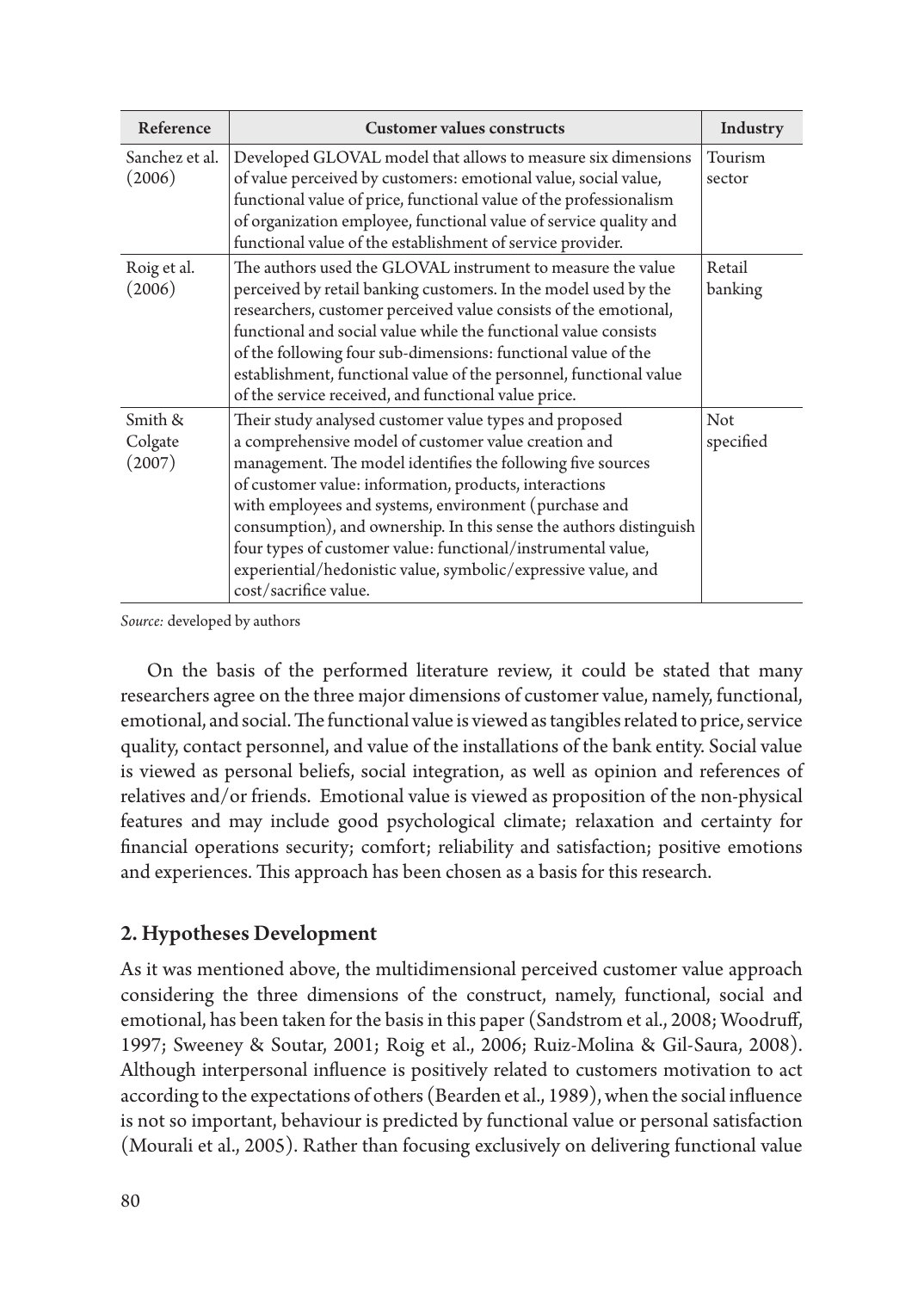to the customers, in service markets that accompany high-involvement products organizations should develop emotional value, since it is very important in customer perceptions (Gounaris et al., 2007).

Retail financial market contains certain service-specific characteristics compared to other industries. Aspects such as intangibility, risk, uncertainty, customer involvement, trust, confidentiality, and personal relationships play a very important role. It is observed that while commercial banks compete among themselves using such instruments as technological solutions, creation of new low-cost sales channels, finding merging and acquisition options, low level of banking services and product differentiation as well as insufficient focusing on the importance of bank and its retail customer relationship has been noticed (Beerli et al., 2004; Ferguson & Hlavinka, 2007; Foo et al., 2008). Relationships in this industry are often long term as it does take time for a customer and institution to establish a trustful partnership. After the partnership has been developed and customer feels safe and trusts the institution, s/he will not want to terminate it because of high switching costs, contractual conditions, lack of superior alternatives and inertia. Thus, emotions are influential in shaping the financial institution outcomes and influence numerous organizational phenomena: customer satisfaction and service quality (Buciuniene et al., 2009; Liljander & Stranvik, 1997; Freemantle, 1998; Youngdahl & Kellogg, 1997), organizations culture and leadership (Buciuniene & Skudiene, 2008; Gibson, 1995), and others (Grandey, 1998; Arora, 1996). A long-term relationship in retail bank industry is based on emotional rather than functional benefit; therefore, emotional customer value dimension is critical to financial institution success, in particular during the economic recession time. Angelis et al. (2005) argue that the functional value of the financial service (professional service, marketing efficiency due to wider network and the favourable pricing policy) and communication is particularly important to bank customers. Many authors have stressed the importance of banks' personnel in providing customer value. Banks' front line employees play a significant role in creating positive atmosphere and making customer feel safe (Roig et al., 2009), thus qualification and emotional intellect of bank personnel are important determinants of perceived value (Titko & Lace, 2010). However, it is stated that financial crisis provokes changes in bank's customers perceptions and customers focus on security and trust instead of functional benefits (Kim et al., 2009). Thus we hypothesize:

- H1: Emotional value is rated higher than functional value.
- H1a: Emotional value is rated higher than the price.
- H1b: Emotional value is rated higher than the service quality.
- H1c: Emotional value is rated higher than the contact personnel competences.
- H1d: Emotional value is rated higher than the installations of the bank entity.

Recession time hit the customers psychologically and economically (Köksal & Özgül, 2007) and had a huge impact on people lifestyles, perception of value and buying behaviour (Wiggins & Birchall, 2008; Hamm, 2008). It is believed that because of crisis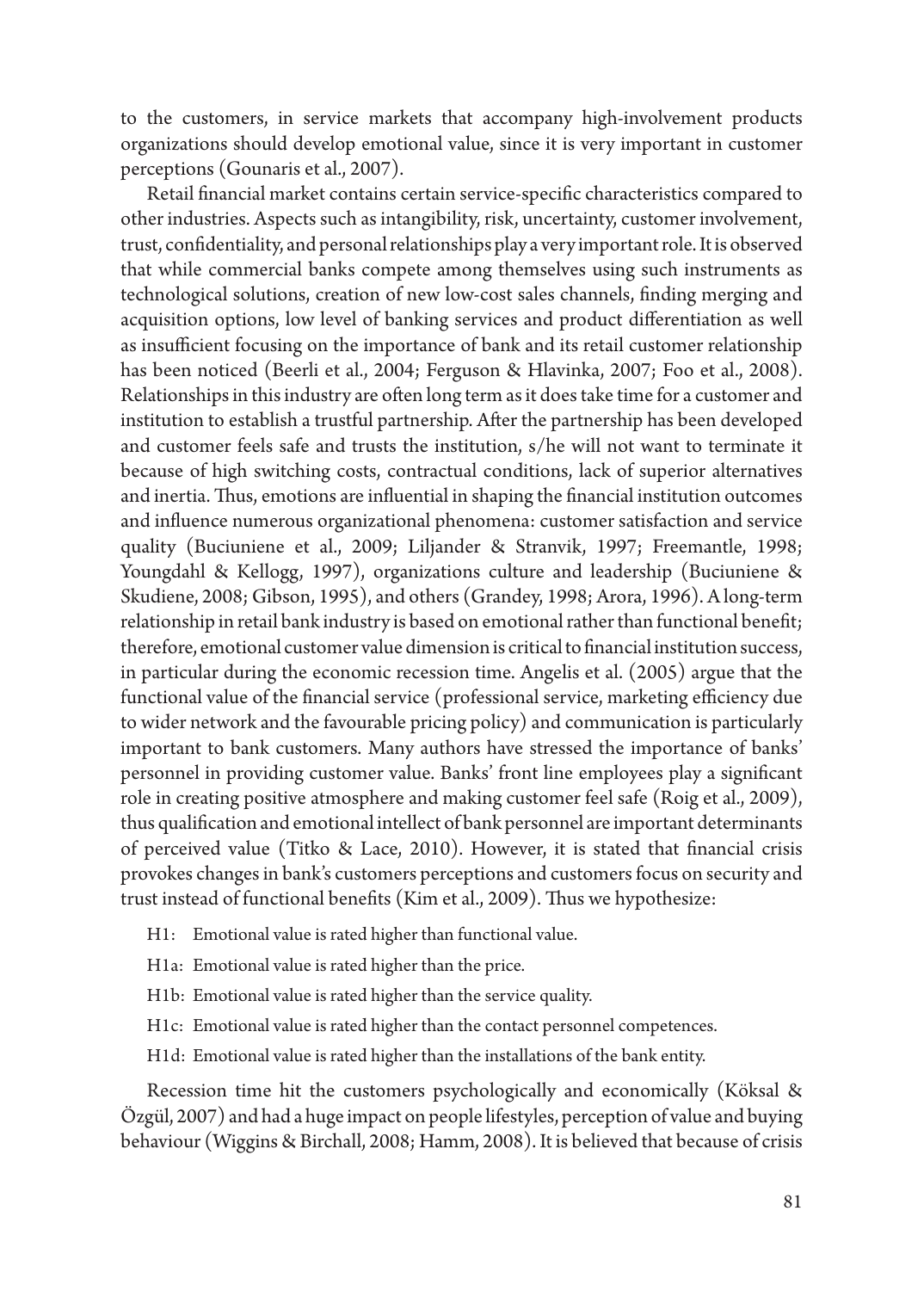customer behaviour is influenced by new trends; therefore, respect for authorities and importance of customers associations with certain social groups members are decreasing (Flatters & Willmott, 2009; Piercy et al., 2010). It could be stated that retail banking customers make decisions to collaborate with bank following their emotional value, whereas the significance of functional and social value dimensions is less important. Consequently, social value dimension related to personal beliefs, social integration, opinion and references of relatives and friends is viewed as a less important aspect than certainty for financial operations security, comfort, reliability and satisfaction, positive emotions and experiences during the economic recession period. Based on these insights, the following hypothesis is put forth: *H2: Emotional value is rated higher than social value.*

#### 3. Research methodology and design

#### *3.1. Sampling*

The research was carried out in early spring 2010, when Lithuania still was in deep financial turmoil, validly surveying 200 private customers of commercial banks. A mall intercept type nonprobability sampling method was employed for data collection. The age of respondents varies from 21 to 73, with their mean age of 41. The hypotheses were verified using Student's t-test. Demographic characteristics of the respondents are presented in Table 2 and appear to be representative of retail banking sector customers in Lithuania.

Table 2. **Characteristics of the Respondents (%)**

| Gender              | Female | Male  |
|---------------------|--------|-------|
|                     | (58%)  | (42%) |
| Age                 |        |       |
| $21 - 30$ years     | 7.8    | 10.7  |
| $31 - 50$ years     | 37.9   | 54.8  |
| $51 - 75$ years     | 54.3   | 34.5  |
| Education           |        |       |
| Secondary education | 8.6    | 11.9  |
| Higher/vocational   | 27.6   | 45.2  |
| Bachelor's degree   | 48.3   | 34.5  |
| Master's degree     | 15.5   | 8.3   |

#### *3.2 Measures*

The survey questionnaire was conducted using three major customer perceived value dimensions (emotional value, social value, functional value that consists of the installations of the bank entity, contact personnel competences, functional value of service, functional value price) - measurement instruments employed in previous studies by Sanchez et al. (2006) and Roig et al. (2006).

The questionnaire incorporated two groups of questions. The initial questions enable to investigate demographic characteristics of the respondents. The basic section of the questionnaire was intended to define how the respondents qualify the selected value dimensions. A structured questionnaire was used with closed questions and a 7-point Likert type response scale (where the most negative description is presented in the left side, and the most positive – in the right side).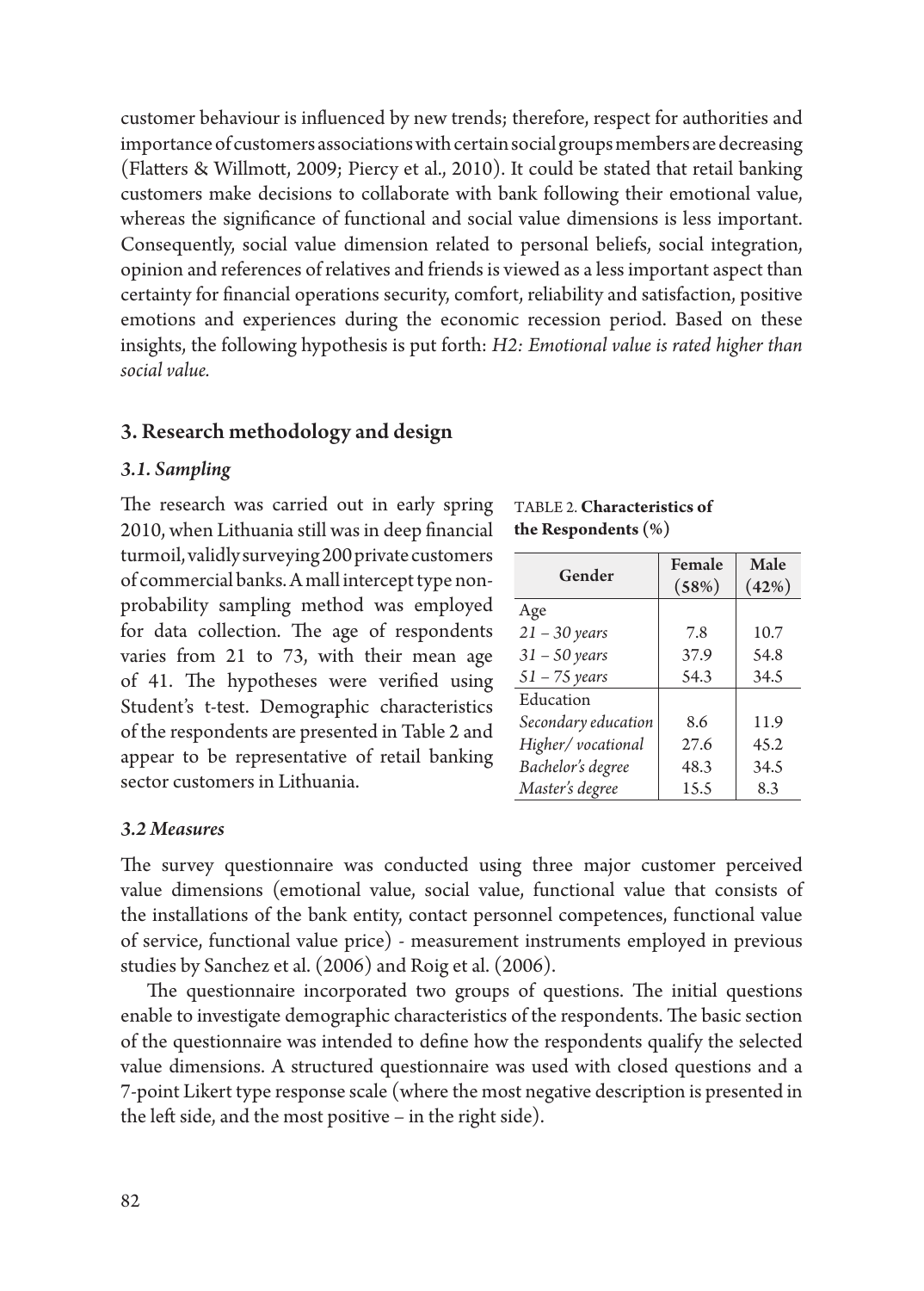### *3.3 Measure validation*

The questionnaire was developed in English and translated into Lithuanian. To meet the requirement of content validity, all measures were translated from English to Lithuania. The parallel translation method was used to ensure translation equivalence.

Before the survey administration, a pre-test was carried out with a group consisting of twenty retail bank customers, and the results permitted us to consider the questionnaire definitive. Cronbach's Alpha was used to assess the questionnaire reliability. The reliability assessment of each dimension ranged from 0.73 to 0.91. All measures demonstrate an acceptable psychometric property in terms of reliability estimates, thus it can be stated that the questionnaire of this particular study is reliable (Table 3).

| <b>Dimensions</b> | <b>Items</b>                                               | <b>Internal</b><br>consistency |
|-------------------|------------------------------------------------------------|--------------------------------|
| Functional value  |                                                            |                                |
| Price             | Bank service fee is reasonable                             | 0.73                           |
|                   | Deposit interest rate in this bank is good                 |                                |
|                   | This bank offers the best service for the cost             |                                |
| Service quality   | Quality of service provision in this bank is acceptable    | 0.77                           |
|                   | This bank provides high quality of customer service        |                                |
| Contact           | The personnel are devoted to their job                     | 0.80                           |
| personnel         | The personnel of this bank are experts                     |                                |
| competences       | The personnel of this bank are competent                   |                                |
|                   | Personnel in this bank provide all necessary and valuable  |                                |
|                   | information                                                |                                |
| Physical          | This bank uses installations, which ensure the             | 0.79                           |
| environment       | confidentiality                                            |                                |
|                   | This bank has attractive interior design                   |                                |
|                   | This bank has neat and tidy environment, which is easy to  |                                |
|                   | navigate around                                            |                                |
| Emotional value   | This bank creates positive atmosphere                      | 0.91                           |
|                   | In this bank I feel relaxed                                |                                |
|                   | I feel safe keeping my deposit in this bank                |                                |
|                   | I feel trust and confidence in this bank                   |                                |
|                   | I am happy with my decision to keep my deposit in this     |                                |
|                   | bank                                                       |                                |
| Social value      | This bank strives to establish long-term relationship with | 0.88                           |
|                   | customer                                                   |                                |
|                   | Some of bank employees recognize me                        |                                |
|                   | In this bank all customers are equal                       |                                |
|                   | My relatives, friends and /or acquaintances recommended    |                                |
|                   | me this bank                                               |                                |
|                   | When choosing this bank's services I follow my personal    |                                |
|                   | confidence                                                 |                                |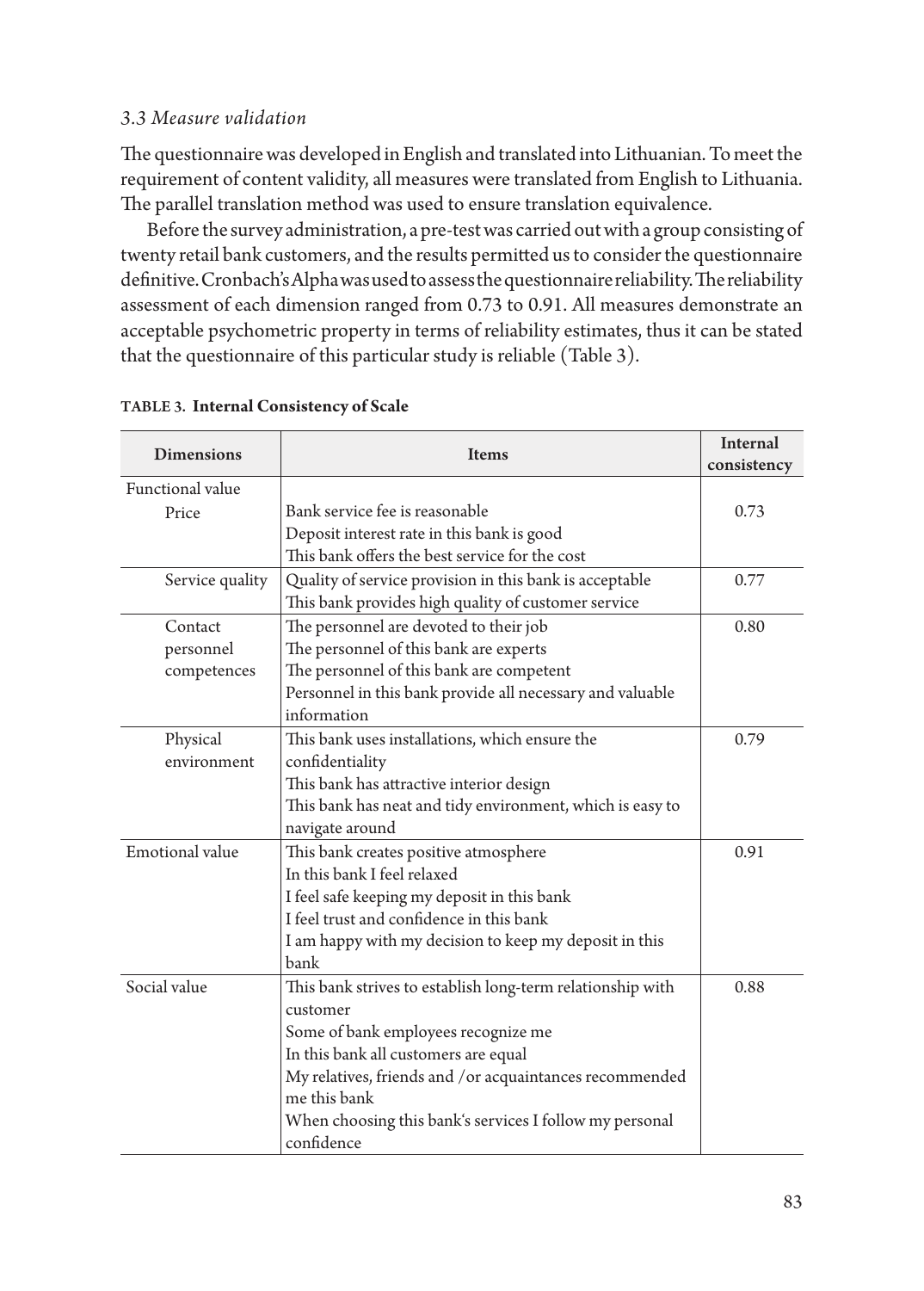### 4. Results

Comparison of value dimensions means showed that the highest mean scores fall under the category of functional value of the contact personnel competences (5.44). This indicates that retail banking customers particularly appreciate professionalism and competences of the bank personnel, whereas social value dimension factors were graded with the lowest (4.62) scores (Table 4).

Emotional value (5.38) is rated higher than the price (4.69) and than the installations of the bank entity (4.95). The hypothesized evaluations are significantly different (p=0.000), therefore hypotheses *H1a* and *H1d* are accepted (Table 5).

The outcomes of this survey have revealed that in economic recession period emotional value is evaluated higher by banking customers than price value and value of the installations of the bank establishment. It is obvious that the factors that determine emotional value,

Table 4. **Mean Scores of Surveyed Dimensions**

| Value dimensions                  | Mean |
|-----------------------------------|------|
| Contact personnel competences     | 5.44 |
| Emotional value                   | 5.38 |
| Service quality                   | 5.32 |
| Value of the installations of the | 4.95 |
| bank entity                       |      |
| Price                             | 4.69 |
| Social value                      | 4.62 |
|                                   |      |

such as positive atmosphere created in bank division, relaxation and security, trust and satisfaction in executed financial transactions are more positively evaluated than financial benefits criteria (the level of service fee, interest rate). These results contradict the earlier findings of Köksal & Özgül (2007), which claim that customers in the period of economic recession become more price conscious and which forces the financial service providers rethink their pricing strategies. It could be suggested that price is not a high rated factor because of complexity of banking service.

| Hypothesis     |                                                 | T test   | p     | Support |
|----------------|-------------------------------------------------|----------|-------|---------|
| H1a            | Price / Emotional value                         | $-6.350$ | 0.000 | Yes     |
| H1b            | Service quality / Emotional value               | $-0.672$ | 0.503 | No      |
| H1c            | Contact personnel competences / Emotional value | 0.488    | 0.627 | No      |
| H1d            | Value of the installations of the bank entity / | $-3.605$ | 0.000 | Yes     |
|                | Emotional value                                 |          |       |         |
| H <sub>2</sub> | Social value / Emotional value                  | $-7.933$ | 0.000 | Yes     |

Table 5. **Verification of Hypotheses**

Emotional value  $(5.38)$  is rated higher than the service quality  $(5.32)$ . T test results show that this evaluation is not significantly different ( $p=0.503$ ). Thus hypothesis H1b is not supported. Emotional value (5.38) is rated lower than the contact personnel competences (5.44) and the evaluation is not significantly different. Thus H1c is not supported.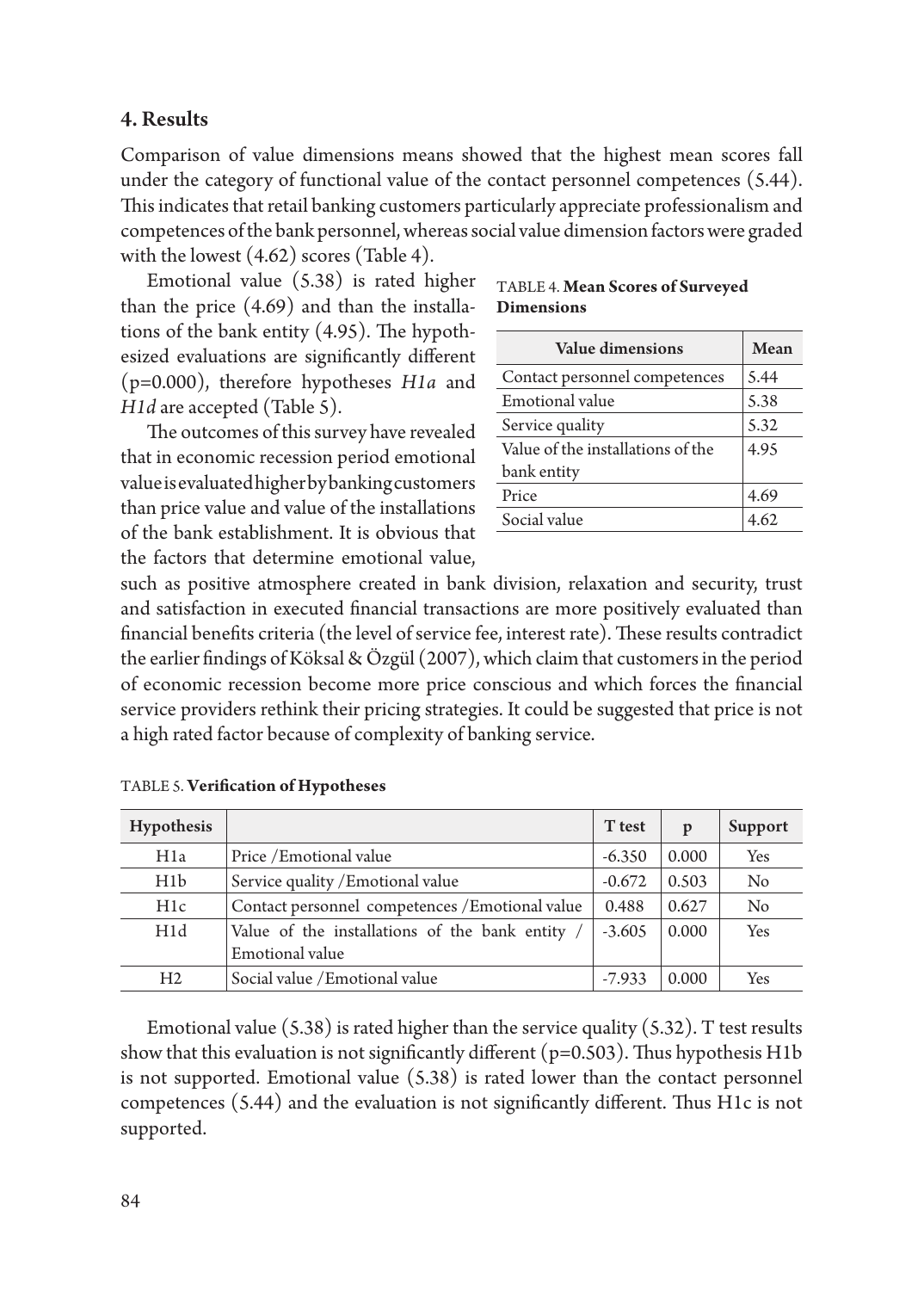It is obvious that the evaluation of factors that create social value - personal beliefs, social integration, opinion and references of relatives and friends - to retail banking customers is low during the period of economic recession as hypothesis *H2 (Emotional value (5.38) is rated higher than social value (4.62)*) was accepted. However, it should be noticed that even in the stable economic growth period social value was found as the least important value from all dimensions evaluated in the research by Roig et al. (2006).

#### 5. Discussion

The findings of the study indicate that during the period of economic recession emotional and functional values are highly rated customer perceived value factors.

Research findings revealed that the factors that determine emotional value, such as positive atmosphere created in bank division, relaxation and security, trust in bank personnel and satisfaction in executed financial transactions are significantly high-rated. Thus, findings support Barnes & Howlet (1998) statement that bank managers should evoke in customers positive emotions while using financial service provided.

The fndings of the research also indicated that commercial banks should pay more attention to service quality and contact personnel competences' development. The study shows that there is no significant difference between the perception of the emotional value and contact personnel competences: both these values are equally evaluated by the customer. It could be stated that dimensions that refer to the contact personnel competences (devotion to the job, knowledge and expertise level) and emotional value (good psychological climate; relaxation and certainty for financial operations security; comfort; reliability and satisfaction; positive emotions and experience) are the most significant for the customer perception of value in retail banking. This encourages retail bank management to consistently pay sufficient attention to contact personnel competence development and emotional value creation. Moreover, in economic recession time retail bank managers should invest in employees' training and think about empowering the front-line people. The third most evaluated dimension - service quality - also determines customer perceptions of value in great level and is worth considering.

Further research is needed to determine the significance of dimensions of the value perceived by the customer in the retail banking sector during the period of economic growth. Additional questions that need an answer include: (1) whether the same factors impact customer value perception in other countries in retail banking sector; (2) what other factors are related with value perceptions processes; (3) what customer experiences create customer value perception in other service industry sectors. Finally, an area that has received scant attention is the interconnections between customer service experiences, emotional experiences and value perceptions considering them in a more holistic perspective.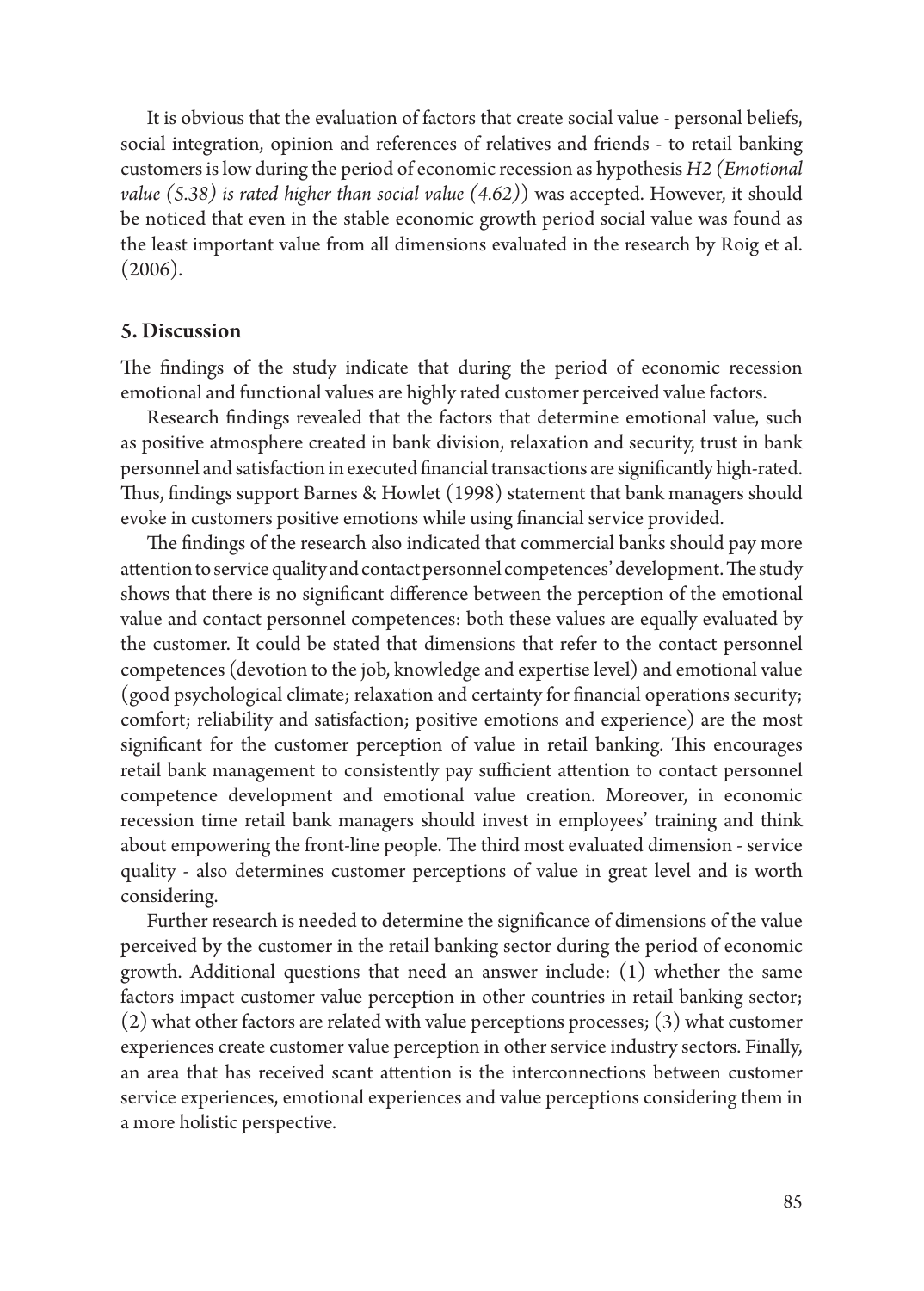### References

Angelis, V.A., Lymperopoulos, C., & Dimaki, K. (2005). Customers' perceived value for private and state-controlled Hellenic banks. *Journal of Financial Service Marketing*, *9*, 360–374.

Arora, R. (1996). A model of consumption emotions, attitude, and satisfaction for services. *Journal of Customer Service in Marketing and Management, 2(3)*, 31–43.

Ashton, J.K., & Pressey, A. (2004). The regulatory challenge to relationship marketing in UK banking. *The International Journal of Bank Marketing*, *22, (6),* 453–464

Barnes, J.G., & Howlett, D.M. (1998). Predictors of equity in relationships between financial services providers and retail customers. *International Journal of Bank Marketing, 16/1*, 15–23.

Bearden, W.O., Netemeyer, R., & Teel, J.E. (1989). Measurement of consumer susceptibility to interpersonal influence. *Journal of Consumer Research*, *15*, 473–481.

Beerli, A., Martin, J.D., & Quintana, A. (2004). A model of customer loyalty in the retail banking market. *European Journal of Marketing, 38 (1/2)*, 253–275.

Buciuniene, I., & Skudiene, V. (2008). Impact of leadership styles on employees' organizational commitment in Lithuanian manufacturing companies. *SEE Journal of Economics and Business*, *3 (2)*, 57–67.

Buciuniene, I., Zvireliene, R., Skudiene, & V., Sakalas, A. (2009). Customer retention through supplier-organization-customer relationship management. *Transformations in Business & Economics*, *8,* (16).

Child, J., & Czegledy, A. P. (1996). Managerial Learning in the Transformation of Eastern Europe: Some Key Issues. *Organization Studies, 17*(2), 167.

Cronin, J. Jr., Brady, M., & Hult, T. (2000). Assessing the effects of quality, value, and customer satisfaction on consumer behaviour intentions in service environments. *Journal of Retailing*, *76* (2), 193–218.

Ferguson, J.L., Ellen, P.S., & Piscopo, G.H. (2011). Suspicion and perceptions of price fairness in times of crisis*. Journal of Business Ethics*, *98*, 331–349.

Ferguson, R., & Hlavinka, K. (2007). Choosing the right tools for your relationship banking strategy. *Journal of Consumer Marketing*, *24*, (2), 110–117.

Flatters, P., & Willmott, M. (2009). Understanding the post-recession consumer. *Harvard Business Review*, 106–112.

Flint, D.J., Woodruff, R.B., & Gardial, S.F. (2002). Exploring the phenomenon of customers' desired value change in a business-to-business context. *Journal of Marketing, 66*, 102–117.

Foo, M-H., Douglas, G. & Jack, M.A. (2008). Incentive schemes in the financial services sector*. International Journal of Bank Marketing, 26* (2), 99–118.

Freemantle, D. (1998). *What Customers Like about You: Adding Emotional Value for Service Excellence and Competitive Advantage.* London: Nicholas Brealey Publishing.

Gale, B.Y. (1994). *Managing Customer Value. Creating Quality and Service that Customers Can See.* New York, NY: The Free Press.

Gardener, E., Howcroft, B., & Williams, J., (1999). The new retail banking revolution. *The Service Industry Journal, 19* (2), 83–100.

Gibson, D.E. (1995*). Emotional scripts and change in organizations,* In F. Massarik (Ed.), *Advances in Organization Development* (32–62). Norwood, NJ: Ablex Publishing Corporation.

Gounaris, S.P., Tzempelikos, N.A., & Chatzipanagiotou, K. (2007). The relationships of customer-perceived value, satisfaction, loyalty and behavioral intentions. *Journal of Relationship Marketing*, *6(1)*, 63–87.

Grandey, A.A. (1998). The conservation of resources model applied to work-family conflict and strain. Paper presented at the 13th Annual Meeting of the *Society for Industrial and Organizational psychology*, Dallas, April.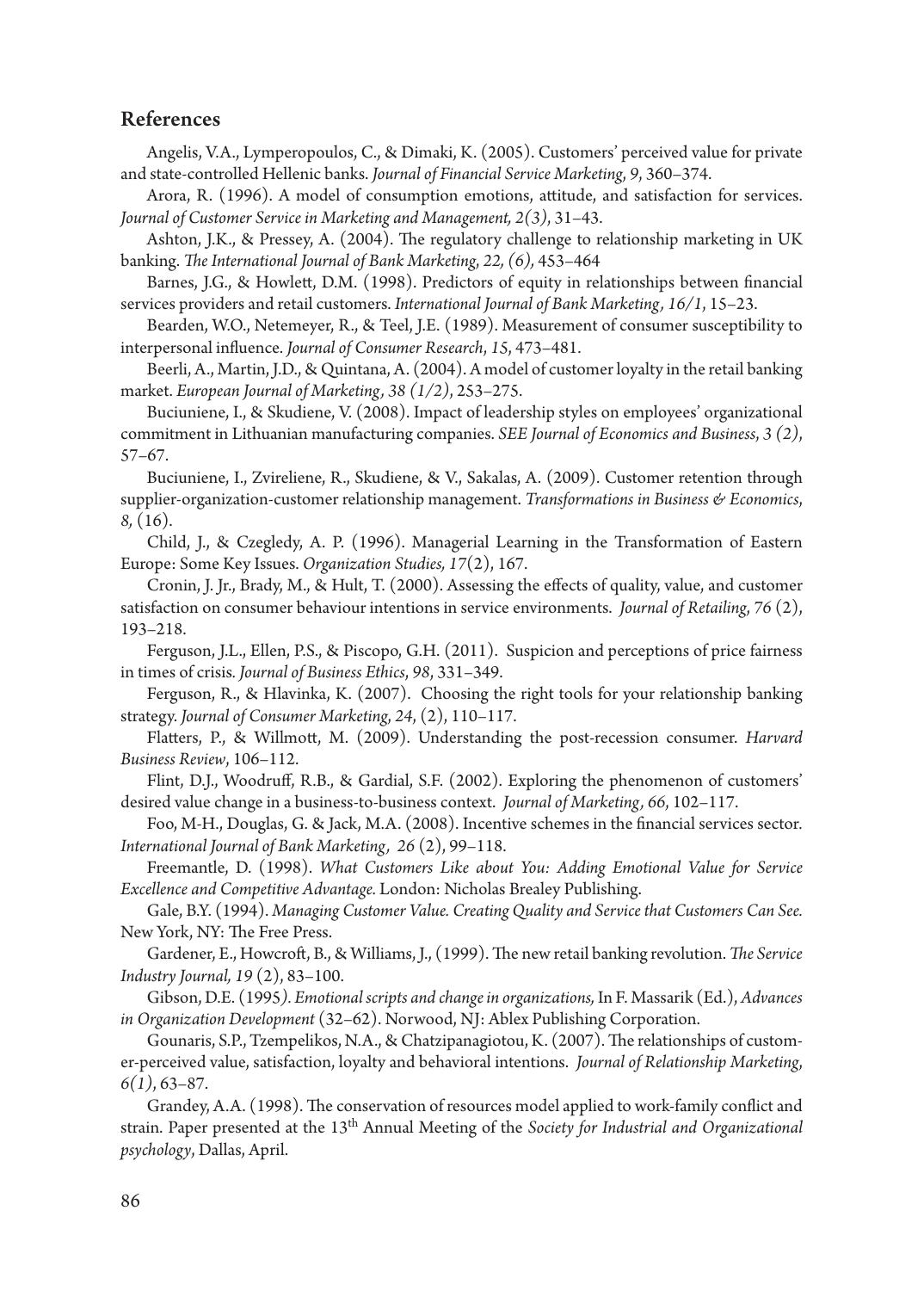Groth, J.C. (1994). The exclusive value principle: a concept for marketing. *Journal of Product and Brand Management, 3,* 8–18.

Hamm, S. (2008, October 20). The new age of frugality. *Business Week*, 55–58.

Holbrook, M.B. (1996). Customer value – a framework for analysis and research. *Advances in Consumer Research*, *23*, 138–142.

Horovitz, J. (2000). T*he seven secrets of service strategy.* Harlow: Financial Times-Prentice Hall.

Hoskisson, R. E., Eden, L., Lau, C. M., & Wright, M. (2000). Strategy in emerging economies. *Academy of Management Journal, 43*(3), 249–267.

Huber, F., Herrmann, A., & Morgan, R.E. (2001). Gaining competitive advantage through customer value oriented management. *Journal of Consumer Marketing, 18*, 41–53.

Izquierdo, C.C., Rodríguez, S., & José, R.S. (2006). Customers' perception of value in financial services relationships: a Spanish case. *Journal of International Consumer Marketing, 19(1)*, 57–77.

Kaufman, J.J. (1998). *Value management: creating competitive advantage*. Best Management Practices Series. Menlo Park, CA: Crisp Publications.

Khalifa, A.S. (2004). Customer value: a review of recent literature and an integrative configuration. *Management Decision*, *42*, 645–666

Kim, M., Lado, N., & Torres, A. (2009). Evolutionary changes in service attribute importance in a crisis scenario: the Uruguayan financial crisis. *Journal of Service Research*, *11 (4)*, 429–440.

Köksal, M.H. & Özgül, E. (2007). The relationship between marketing strategies and performance in economic crisis. *Marketing Intelligence & Planning*, *25*, 326–342.

Kotler, P., & Caslione, J.A. (2009). *Chaotics: the business of managing and marketing in the age of turbulence.* New York, NY: AMACOM.

Kumar, A., & Grisaffe, D.B. (2004). Effects of extrinsic attributes on perceived quality, customer value and behavioral intentions in B2B settings: a comparison across goods and service industries. *Journal of Business-to-Business Marketing*, *11(4)*, 43–74.

Leszinski, R. & Marn, M.V. (1997). Setting value, not price. *The McKinsey Quarterly*, *1*, 99–115. Liljander, V., & Stranvik,T. (1997). Emotions in service satisfaction. *International Journal of Service Industry Management*, *8(2)*, 148–169.

Monroe, K.B.(1990). *Pricing. Making Profitable Decisions*, 2nd ed. London: McGraw-Hill,

Mourali, M., Laroche, M., & Pons, F. (2005). Individualistic orientation and consumer susceptibility to interpersonal influence. *Journal of Services Marketing, 19 (3)*, 164–173.

N'Goala, G. (2007). Customer switching resistance (CSR). The effects of perceived equity, trust and relationship commitment. *International Journal of Service Industry Management*, *18,* 510–533.

Park, C.W., Jawarski, B., & MacInnis, D. (1986). Strategic brand concept-image management. *Journal of Marketing*, *50*, 135–145.

Piercy, N.P., Cravens, D.W., & Lane, N. (2010). Marketing out of the recession: recovery is coming, but things will never be the same again. *The Marketing Review*, *10,* 3–23.

Roig, J.C.F., Garcia, J.S., & Tena, M.A.M. (2009). Perceived value and customer loyalty in financial services. *The Service Industries Journal*, *2 (6)*, 775–789.

Roig, J.C.F., Garcia, J.S., Tena, M.A.M., & Monzonis, J.L. (2006). Customer perceived value in banking services. *International Journal of Bank Marketing, 24*, 266–283.

Ruiz-Molina, M-E., & Gil-Saura, I. (2008). Perceived value, customer attitude and loyalty in retailing. *Journal of Retail and Leisure Property*, *7*, 305–314.

Sanchez, J., Callarisa, L.J., Rodriguez, R.M. & Moliner, M.A. (2006). Perceived value of the purchase of a tourism product. *Tourism Management, 27*, 4.

Sanchez-Fernandez, R., Iniesta-Bonillo, M., & Holbrook, M.B. (2009). The conceptualization and measurement of customer value in services. *International Journal of Marketing Research, 15*, 93–113.